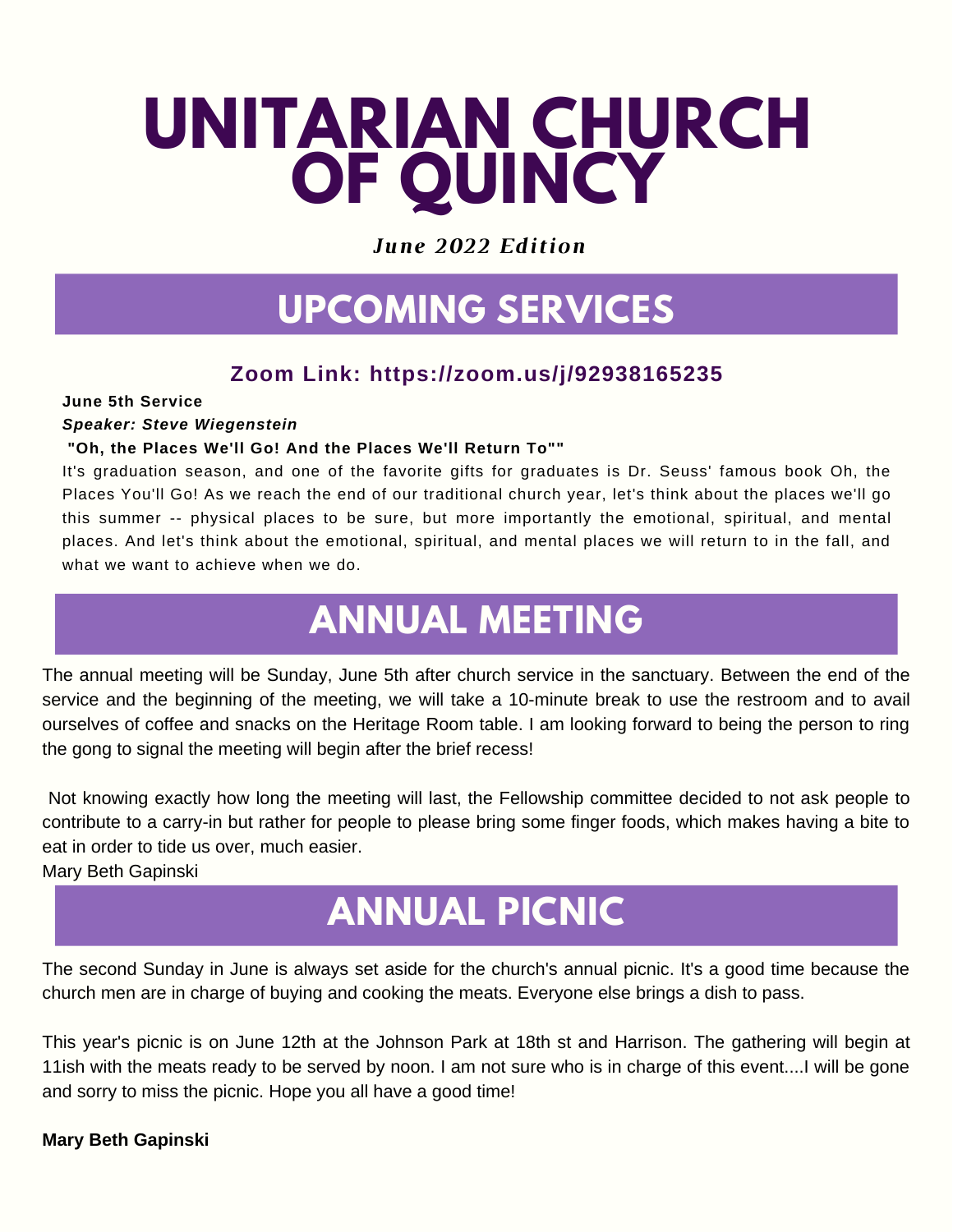### **PRESIDENT'S MESSAGE**

It's June and the final church service is the 5th, followed by the annual meeting, and June 12th, marks the annual picnic, which will be held at Johnson's Park on Harrison and 18th st.

The end of June also marks the end of our fiscal year and a new Board beginning. It's been a privilege to serve you as Board president. It's been a huge learning curve that has taken me out of my comfort zone several times but there are occasions when a push is needed and I've gained experience and an ability to juggle a myriad number of necessary church functions and concerns. I don't drop the balls as often as I used to but I'm not ready for the Cirque du Soleil either. Thank you for gifting me the grace when some of those balls hit the ground.

#### **Mary Beth Gapinski**

### **FIRST FRIDAY**

Mary Beth Gapinski will host the June 3rd First Friday at 1110 Cherry st. The gathering will be from 6pm--10pm and please bring something tasty to share and your beverage of choice. Please bring a lawn chair as the weather (so far) appears to be mild and sunny.

As there is a large backyard, she is looking for anyone to bring along a bocci ball set or washers if they have one!

# **Get in Touch**

**e-mail to the Church:** Contact@UUQuincy.org **e-mail to the Editor:** taylorwooduua@gmail.com *We prefer receiving e-mail messages to telephone messages.*

**Church Answering Machine:**

(217) 919 6116

### **Follow us on Facebook @ UU Quincy**

**or**

**Check Out Our Website at [uuquincy.org](https://uuquincy.org/)**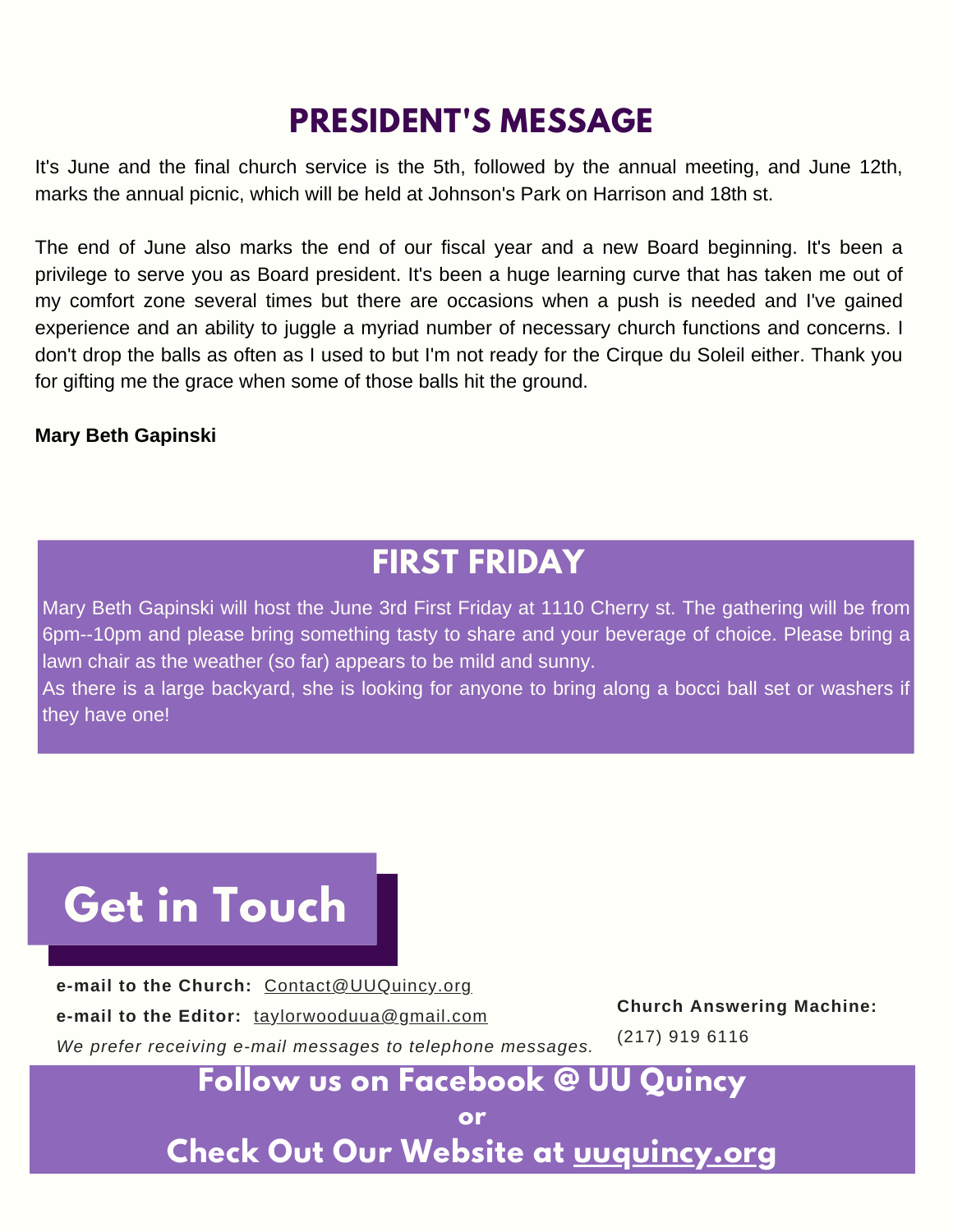### **Comic Opera Comes to Life at QUU**

For the next 3 weeks, our church will be a lively montage of singers and actors and instrumentalists...and even a few dancers: we are HQ Central for the Muddy River Opera Company's production preparation of Donizetti's sparkling Elixir of Love. From 2-5 and 6:30- 9:30 on weekdays, the Company will drill the chorus with their parts in English and rehearse the leading singers with their parts in Italian. The production is a language hybrid, so the audience can understand the story and also revel in the beautiful arias. Our UU Board is very sensitive to the needs and discretion of the groups that meet regularly at the church and have made arrangements to honor commitments to both segments of our outreach. UU host families this year are the Ballards and Judy Crocker.

On June 18th the orchestra joins the mayhem, with a light lunch for their short rehearsal break provided by our Women's Alliance (last year's opera orchestra is still talking about our gracious Alliance). On the 19th, the singers will sit and sing with the orchestra (this is called a Sitzprobe); and on the 20th, the whole operation moves to the John Wood Community Theatre stage for production week. The performances are at JWCC on Friday, June 24th at 7:30 and Sunday, June 26th at 2pm. I will give a brief Opera Insight talk a half hour before each performance, if you would like to hear some interesting stories about how Elixir came to be. Tickets are \$25 for singles and \$40 for two. The music is delightful and absolutely Donizetti. The production is modernized to some extent, but faithful to the story in which overcoming shyness sometimes needs a little boost even when true worth is there all along.

#### **Minister of Music, Carol Mathieson**

### **AUGUST RUMMAGE SALE**

The August Rummage Sale is in the planning stages for the third or fourth Saturday of August, the 20th or the 27th. Start identifying item that you would like to donate. We request that all items be in good working condition, clean and ready to display. We will accept a small amount of clothing in good, wearable condition. The book store will be open, so cull your library, too! There is not a designated place for items to be stored at the church. If you prefer to get them out of your way, please contact Mike or Leann Flanagan or Chris Wiewel for available storage. We will also be requesting volunteers to set up the Garden Room, sort, price, and display the items on the Friday before the Sale. Volunteers are essential on Saturday to assist in the sale and cleanup. We appreciate all the donations and volunteers for this fundraiser. For more information, please contact Mike or Leann Flanagan.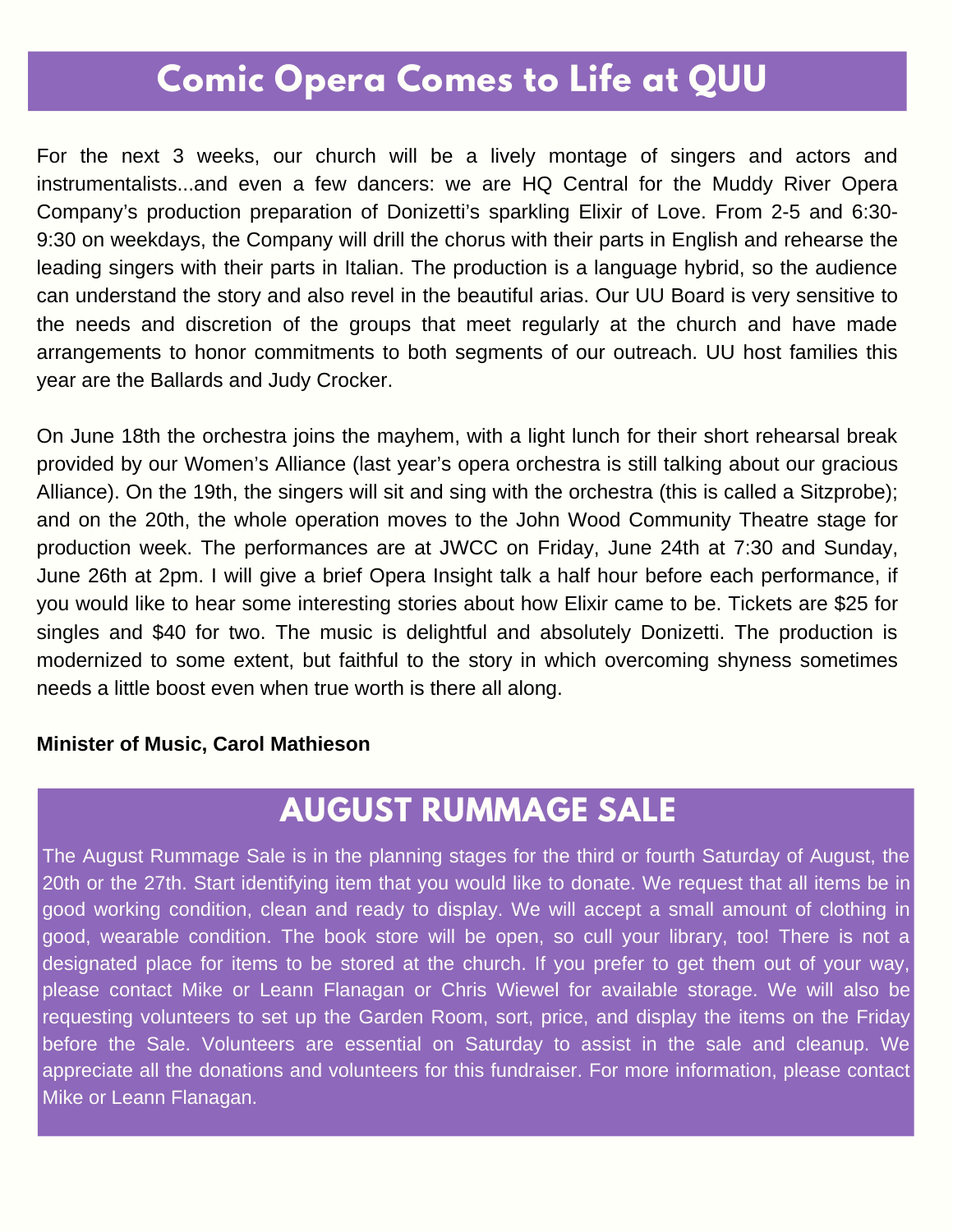## **Sunday Morning Discussion**

As formal Sunday services aren't offered in the summer months, an informal group of interested people meets in the Heritage Room, beginning the last Sunday in June, at 9:30am. and continuing till services begin again in September. At the first meeting, someone offers to serve as a leader or facilitator and a subject is agreed upon. Past topics have included an in-depth examination of our 7 Principles or a discussion of the 6 Sources. Last summer the discussion mostly revolved around Covid.

Having a summer Sunday discussion group serves the purpose of staying in touch with one another and providing the public with a welcoming space as the church doors are kept open to invite people in if they wish.

The first Sunday discussion will meet on June 26th at 9:30am in the Heritage Room.



Lemonade Stand

# Hosted by their Grandkids! SATURDAY, JUNE 11TH 10am - 1pm • Donation Based

2815 Maine Street, Quincy, IL • Suzette & Kevin Krummel